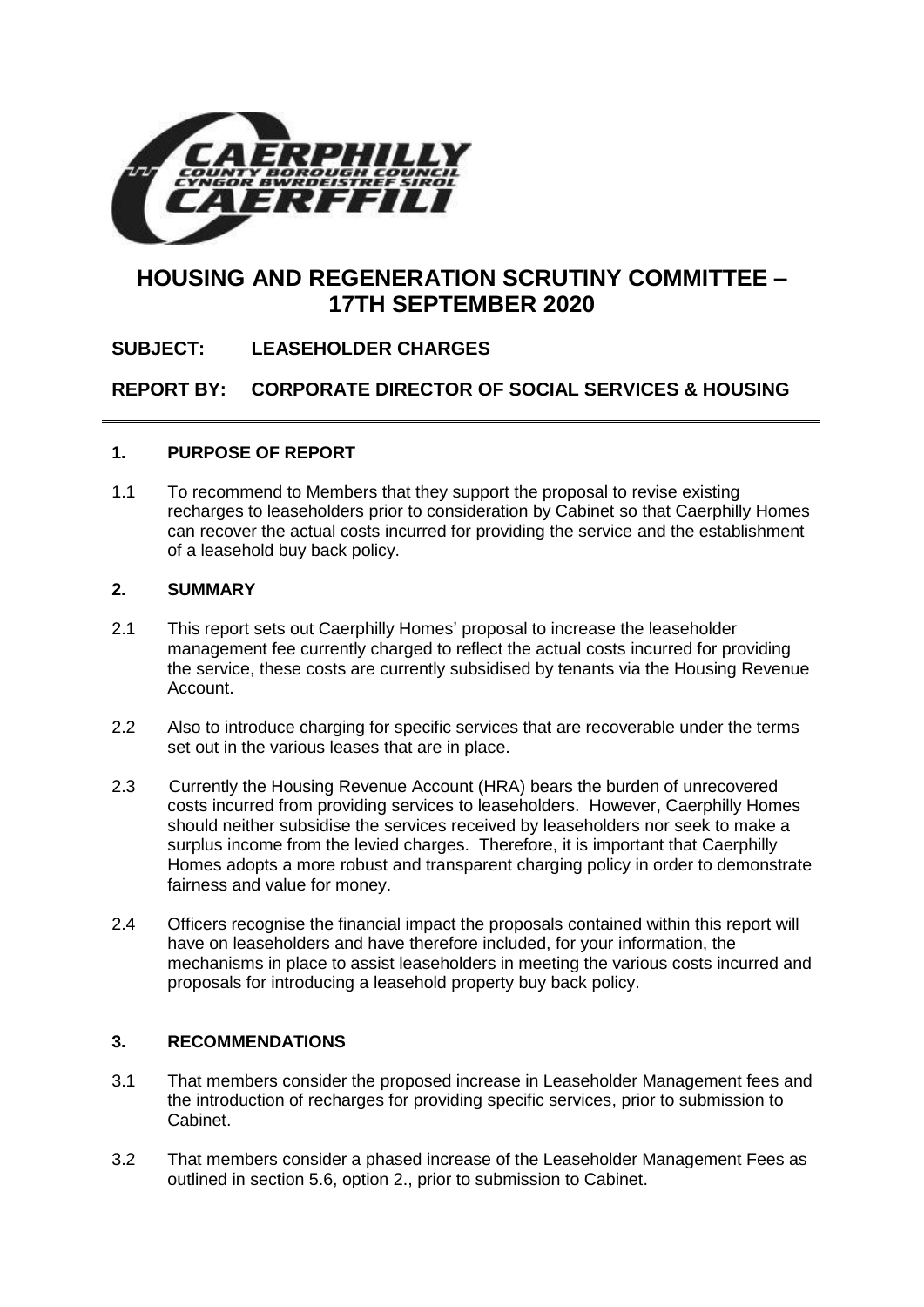3.3 That members consider the establishment and implementation of a Caerphilly Homes leasehold property 'buy back' policy prior to submission to Cabinet which would be implemented in consultation with the Cabinet Member for Housing and Property.

## **4. REASONS FOR THE RECOMMENDATIONS**

4.1 To ensure that Caerphilly Homes has a robust charging policy that reflects the actual costs incurred in providing the leaseholder service and has suitable mechanisms in place to assist leaseholders in meeting their associated costs.

## **5. THE REPORT**

- 5.1 There are currently 408 flats within the council's housing stock owned by leaseholders following their sale under the Right to Buy (RTB) scheme. Many of these flats would have been sold onto others since the original purchase from the council. Due to local government reorganisations there are currently at least four different leases in use depending on when the RTB was exercised and who their landlord was at the time of sale. In addition, approximately 173 of these leasehold properties are sub-let bringing in rental income for the leaseholder who is thereby acting as the landlord.
- 5.2 Caerphilly Homes as lessor has the responsibility to maintain and repair the exterior and structure (including communal areas) of the block of flats in accordance with the terms set out in the lease. The legislation that covers leasehold matters including charging for services provided is the Landlord and Tenant Act 1985 (as amended by the Commonhold and Leasehold Reform Act 2002).

| 5.3 | The following table shows the charges that leaseholders are currently required to pay |
|-----|---------------------------------------------------------------------------------------|
|     | in accordance with the terms set out in their property lease.                         |

| <b>Type of Charge</b>                     | <b>Amount</b>                            | <b>Comments</b>                                                                                                                                                                                                                                                                                                                                                                                   |  |
|-------------------------------------------|------------------------------------------|---------------------------------------------------------------------------------------------------------------------------------------------------------------------------------------------------------------------------------------------------------------------------------------------------------------------------------------------------------------------------------------------------|--|
| <b>Ground Rent</b>                        | Varies either 10 pence or<br>10 pounds   | Recharged annually                                                                                                                                                                                                                                                                                                                                                                                |  |
| <b>Buildings Insurance</b>                | Varies in accordance with<br>sum insured | Recharged annually                                                                                                                                                                                                                                                                                                                                                                                |  |
| Management &<br><b>Administration Fee</b> | £10.00                                   | Recharged annually<br>The Management Fee covers:<br>Leaseholder Officers costs,<br>maintenance of accounts/<br>records, producing annual<br>service charges/quarterly<br>reports, provision costs, issuing<br>invoices, cost recovery, dealing<br>with queries, general and<br>support costs, management of<br>the building and estate.<br>Providing information for and<br>attending Leaseholder |  |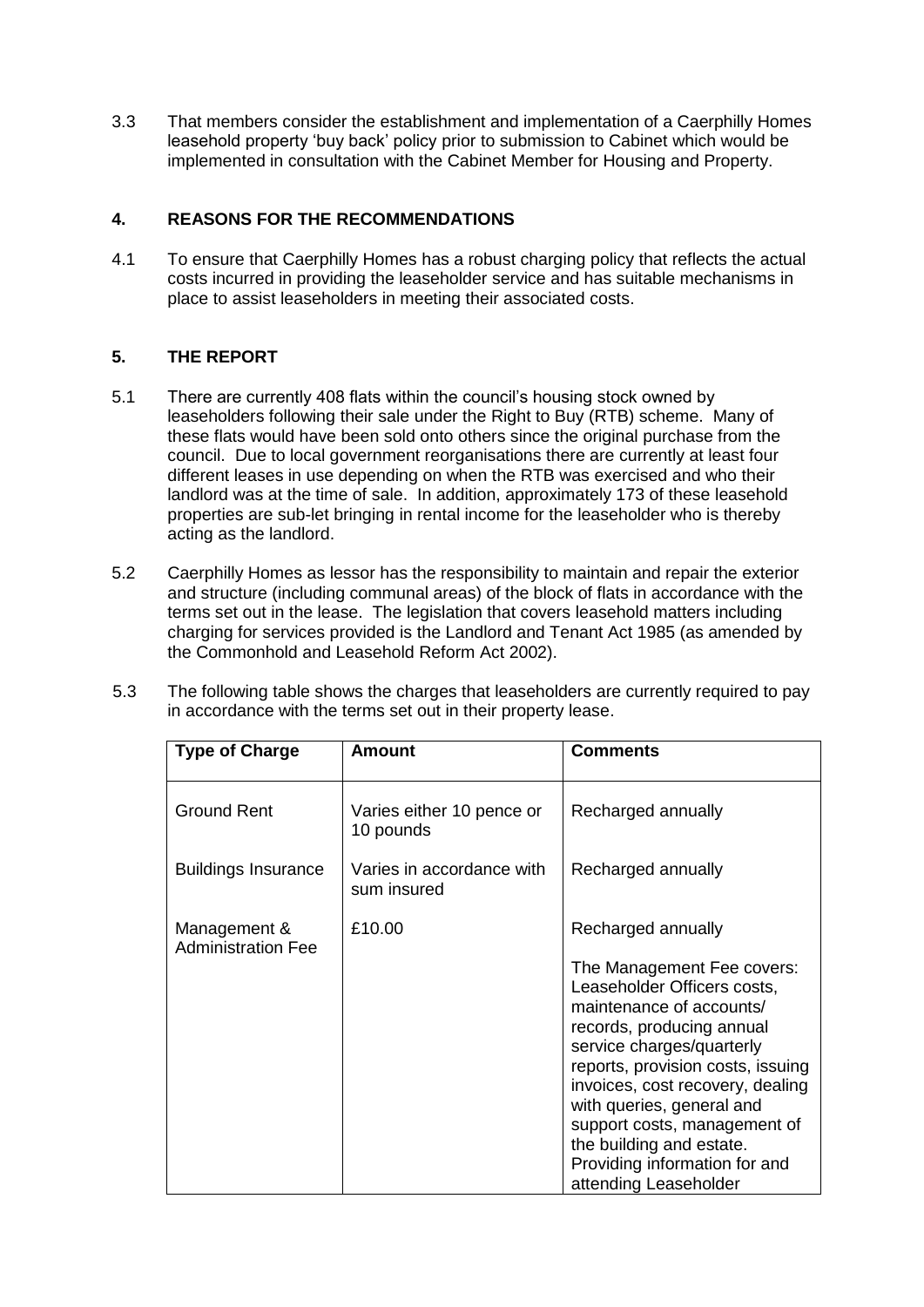|                                                                                                                                                            |                                                                                                                 | <b>Valuation Tribunals. Support</b><br>services - customer support,<br>Central repairs, Finance,<br>Tenant involvement,<br>Communication, Business<br>improvement, IT and Corporate |
|------------------------------------------------------------------------------------------------------------------------------------------------------------|-----------------------------------------------------------------------------------------------------------------|-------------------------------------------------------------------------------------------------------------------------------------------------------------------------------------|
| <b>Response Repairs</b>                                                                                                                                    | Varies in accordance with<br>day to day works<br>undertaken on the<br>structure and exterior of<br>the property | Recharged annually where<br>relevant                                                                                                                                                |
| Major Works which<br>includes an<br>administration<br>charge of 10% on all<br>works undertaken<br>(which is currently)<br>capped at £300 on<br>WHQS works) | Varies in accordance with<br>works undertaken                                                                   | Formal consultation undertaken<br>with leaseholders in<br>accordance with relevant<br>legislation.<br>Recharged on completion of<br>contract                                        |

- 5.4 As the council's HRA is a ring-fenced revenue account it is required to contain only those charges directly related to the management of the council's housing stock. In order to comply with this, leaseholder charges need to reflect the true cost of maintaining the block of flats in which their property forms a part in accordance with the terms set out in their lease. This prevents the situation occurring where tenants are subsidising the cost of leaseholders who have purchased their properties.
- 5.5 The leasehold management charge has been reviewed over the past year to reflect the actual cost of providing the leasehold service *(see Appendix 1).* A desktop exercise has also been undertaken with 6 other social housing providers in the area to compare charges *(see Appendix 2*) and all charge significantly more than the current Caerphilly Homes £10 management fee. The actual cost of providing the service is calculated to be £199 per leasehold property, based on 2019/20 actual costs.
- 5.6 There are 2 options for consideration regarding the proposed increase of the management fee.

**Option 1** - Increase the recharge for the management fee to £199 with effect from 1 April 2021 to reflect the full amount payable. Review of costs completed annually, and recharges amended accordingly.

**Option 2** – Phased increase over two-year period – year 1 in the sum of £100 and Year 2 at £199 to provide a transition period for leaseholders. After the initial twoyear fixed period costs would then be reviewed annually, and charges amended accordingly.

Officers preferred option would be option 2.

Although for both options the first increase date would be  $1<sup>st</sup>$  April 2021, service charge bills are issued annually in September of each year, so the first increased payment would not be requested until September 2021.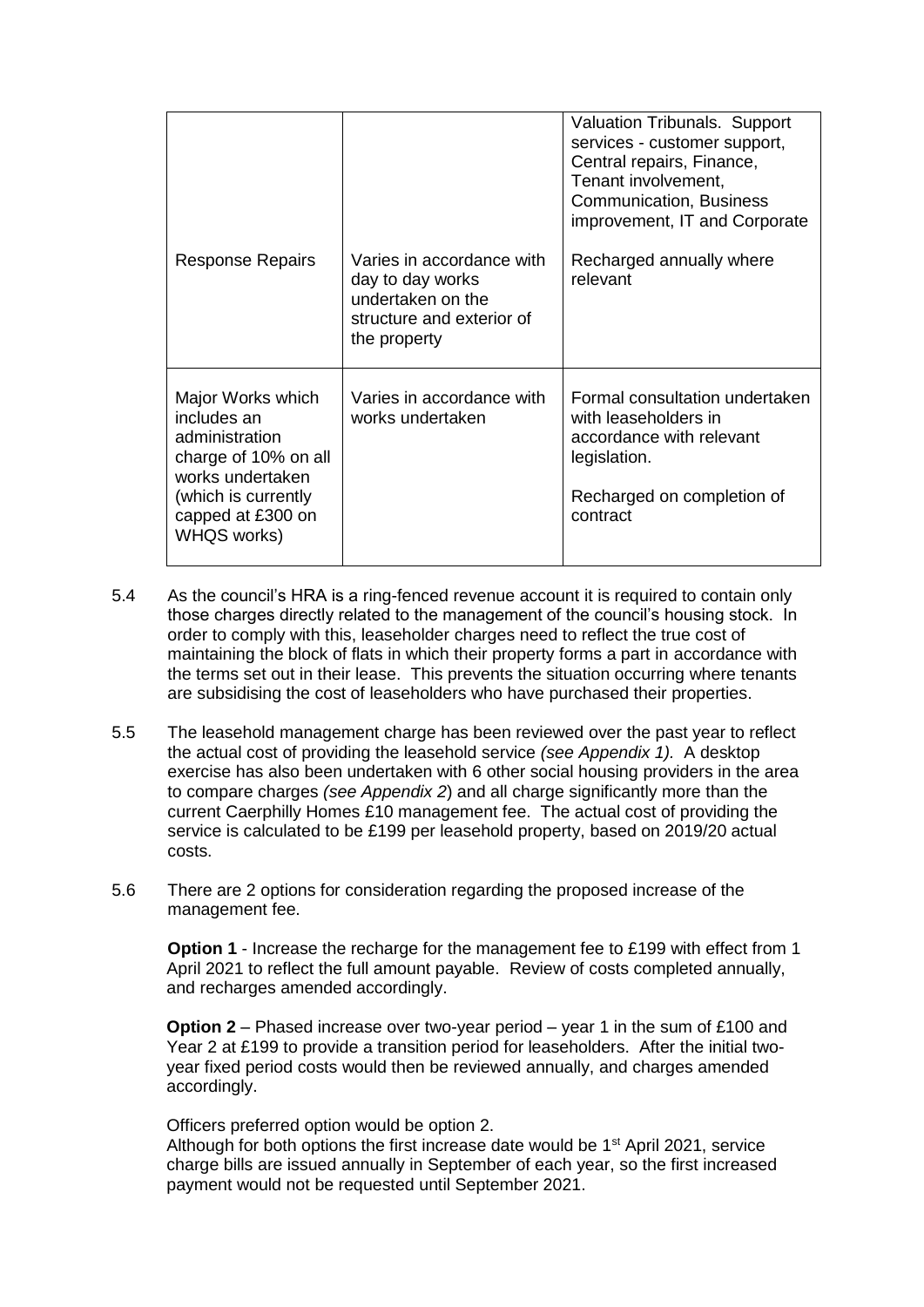5.7 In addition to the proposal to increase the management fee is the introduction of recharging for specific services provided as highlighted in table below.

| Task                                  | Charge | <b>Comments</b>                                                                                                                                                                |
|---------------------------------------|--------|--------------------------------------------------------------------------------------------------------------------------------------------------------------------------------|
| Pre-contract enquiries -<br>Form LPE1 | £150   | Leasehold information pack – issued to<br>solicitors when a flat is being sold.                                                                                                |
| Communal lighting                     |        | To be considered for charging in the<br>future when actual costs incurred are<br>available. Leaseholders would be fully<br>informed prior to any changes being<br>implemented. |
| Grounds maintenance                   |        | To be considered for charging in the<br>future when actual costs incurred are<br>available. Leaseholders would be fully<br>informed prior to any changes being<br>implemented. |
| Communal cleansing                    |        | To be considered for charging in the<br>future when actual costs incurred are<br>available. Leaseholders would be fully<br>informed prior to any changes being<br>implemented. |

- 5.8 Again, this is to ensure that the HRA is not subsiding services provided to leaseholders. It is proposed that the pre-contract enquiries charge is implemented by the 1st January 2021.
- 5.9 The Tenant & Community Involvement Team propose to inform Leaseholders of the changes prior to implementation. This will take the form of a letter detailing why the charges are being increased or introduced, the actual costs involved and an opportunity for them to contact the team for further information. In addition, if any leaseholders have concerns about paying the additional costs then the Leaseholder Services officers will be available to carry out one to one meetings to discuss the options available to them if required.
- 5.10 There are already a variety of payment options available to leaseholders to assist them with repaying charges levied. These are a repayment plan, Private Sector Housing loan, Private Sector Life-time loan, Voluntary registered charge (in exceptional circumstances only and now largely superseded by the Life-time loan option).
- 5.11 In addition, consideration is being given to the option of Caerphilly Homes buying back the property in exceptional cases e.g. if the leaseholder is in severe financial difficulties. This would not be a blanket policy applicable to all, it would be subject to satisfying certain criteria and evidence of financial position. Such criteria for example would include vacant possession of the property, potential financial investment required to enable it to be let as social housing, including meeting WHQS, housing need and demand for the specific property, and value for money. Any decision on individual buy back properties would be made by the Chief Housing Officer or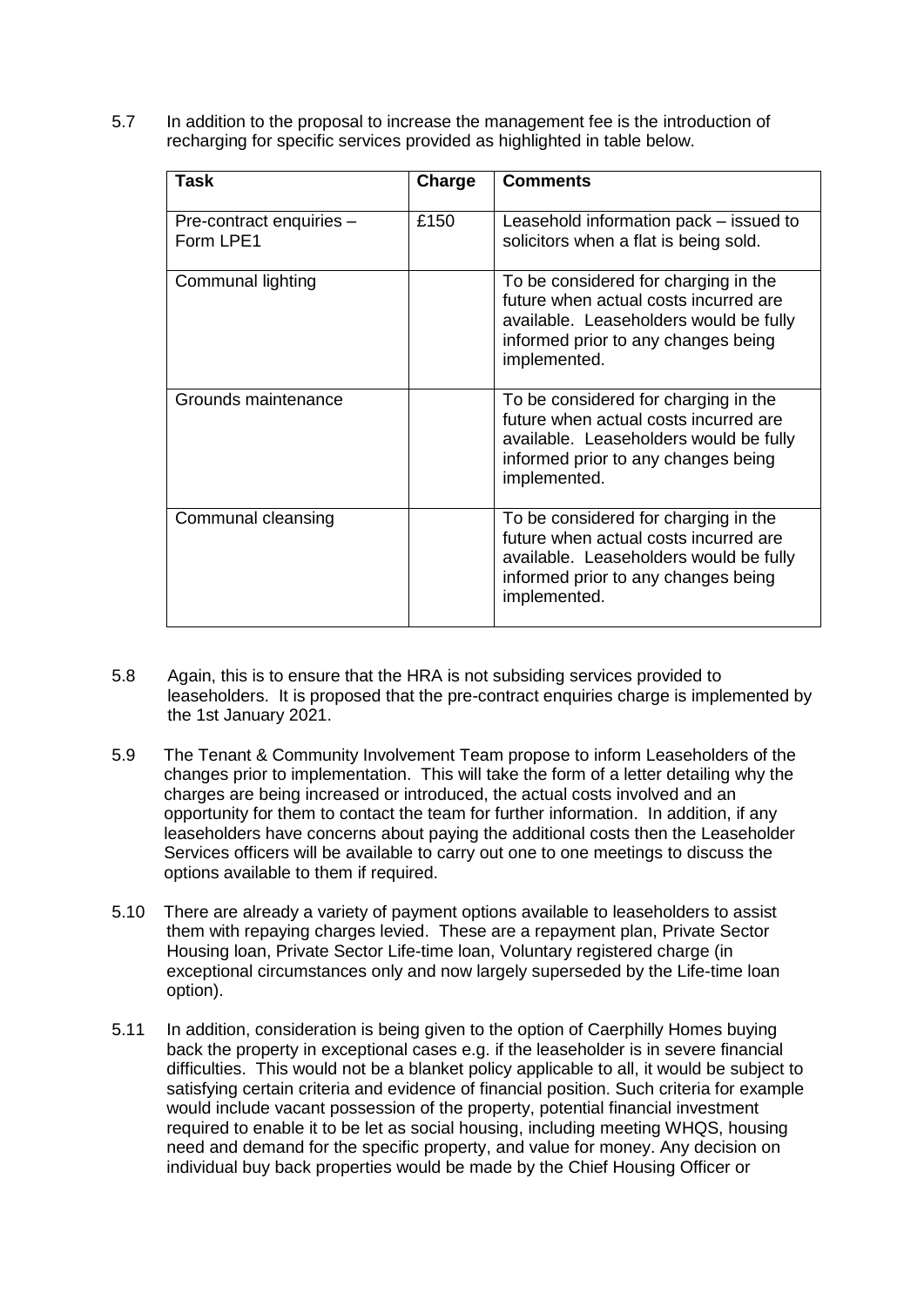Housing Services Manager in consultation with the Cabinet Member for Housing and Property.

#### **6. ASSUMPTIONS**

6.1 The information contained in this report has been based on data collected over the previous years and therefore it has not been necessary to make assumptions.

### **7. LINKS TO RELEVANT COUNCIL POLICIES**

#### 7.1 **Corporate Plan 2018-2023.**

This report links to objective 3 and objective 6 of the Corporate Plan 2018-2023. By ensuring that the services received by leaseholders are recharged in accordance with the terms of their lease and not subsidised by the HRA. To address the availability, condition and sustainability of homes throughout the county borough and provide advice, assistance or support to help improve people's well-being. To support citizens to remain independent and improve their well-being

- 7.2 CCBC Strategic Equality Plan 2016-2020. The Consultation and Engagement Framework would support several key areas of the Strategic Equality Plan 2016- 2020, not least the objective '*to ensure that the consequences of all new and updated policies and initiatives on specific groups are considered during the council's consultation and decision making processes'.*
- 7.3 Caerphilly Homes Service Plan 2018 2023.
- 7.4 Improving Lives and Communities: Homes in Wales (Welsh Government, 2010), which sets out the national context for improving homes and communities, including the energy efficiency of existing homes.

#### **8. WELL-BEING OF FUTURE GENERATIONS**

- 8.1 Effective financial planning contributes to the following well-being goals within the Well-being of Future Generations Act (Wales) 2015
	- A prosperous Wales
	- A resilient Wales
	- A healthier Wales
	- A more equal Wales
	- A Wales of cohesive communities
	- A globally responsible Wales
- 8.2 The report recommendations are consistent with the five ways of working of the sustainable development principle, listed in the Act as defined below:
	- Long Term The importance of balancing short-term needs with the need to safeguard the ability of future generations to meet their long-term needs
	- Prevention How acting to prevent problems occurring, or getting worse, may help public bodies meet their objectives
	- $\bullet$  Integration Considering how the public body's well-being objectives may impact upon each of the well-being goals, on their other objectives, or on the objectives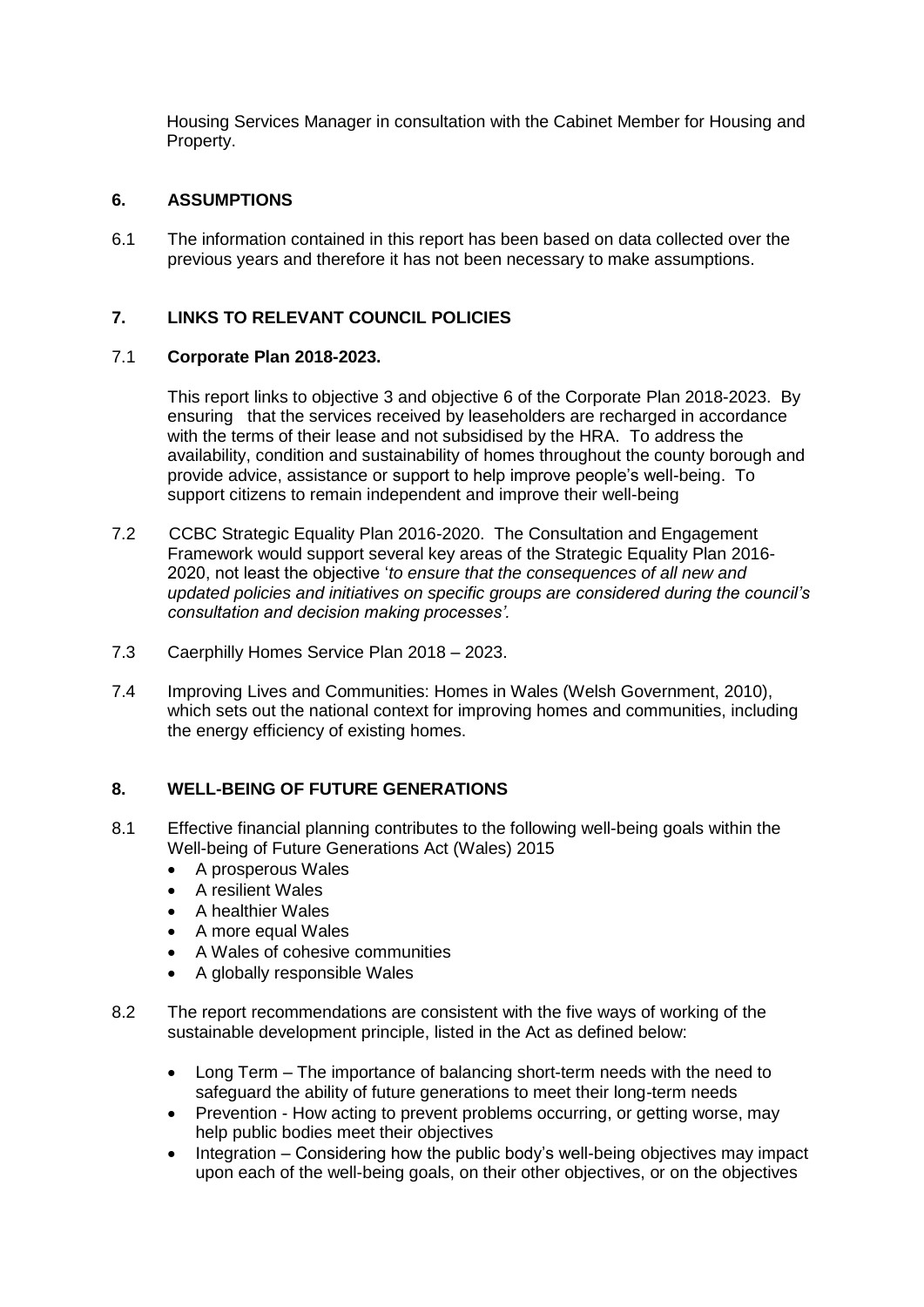of other public bodies

- Collaboration Acting in collaboration with any other person (or different parts of the body itself) that could help the body to meet its well-being objectives
- $\bullet$  Involvement The importance of involving people with an interest in achieving the well-being goals and ensuring that those people reflect the diversity of the area which the body serves.

#### **9. EQUALITIES IMPLICATIONS**

9.1 An EIA screening has been completed in accordance with the council's Strategic Equality Plan and supplementary guidance. No potential for unlawful discrimination and/or low level or minor negative impact has been identified; therefore, a full EIA has not been carried out.

### **10. FINANCIAL IMPLICATIONS**

- 10.1 There would be financial implications for leaseholders by raising the management fee and by the introduction of new charges.
- 10.2 There are implications for the HRA by not recovering the actual costs of managing the leasehold service. Any non-recovery increases the amount that must be subsidised from tenant's rent payments.
- 10.3 There would be a financial impact on the HRA for the potential buy back of any leasehold property and therefore value for money will need to be demonstrated due to the impact this could have on the Housing business plan.

#### **11. PERSONNEL IMPLICATIONS**

11.1 There are no personnel implications associated with the report.

#### **12. CONSULTATIONS**

12.1 This report has been sent to the consultees listed below and all comments received are reflected in this report.

#### **13. STATUTORY POWER**

13.1 Commonhold and Leasehold Reform Act 2002 and the Council's Financial Regulations.

| Author: | Mandy Betts, Tenant & Community Involvement Manager, |
|---------|------------------------------------------------------|
|         | Bettsm@caerphilly.gov.uk                             |

Consultees:

| Dave Street                    | - Director of Social Services and Housing                 |
|--------------------------------|-----------------------------------------------------------|
| Cllr Lisa Phipps               | - Cabinet Member for Housing and Property                 |
| <b>CIIr Andrew Whitcombe</b>   | - Chair of Housing & Regeneration Scrutiny Committee      |
| <b>CIIr Christine Forehead</b> | - Vice Chair of Housing & Regeneration Scrutiny Committee |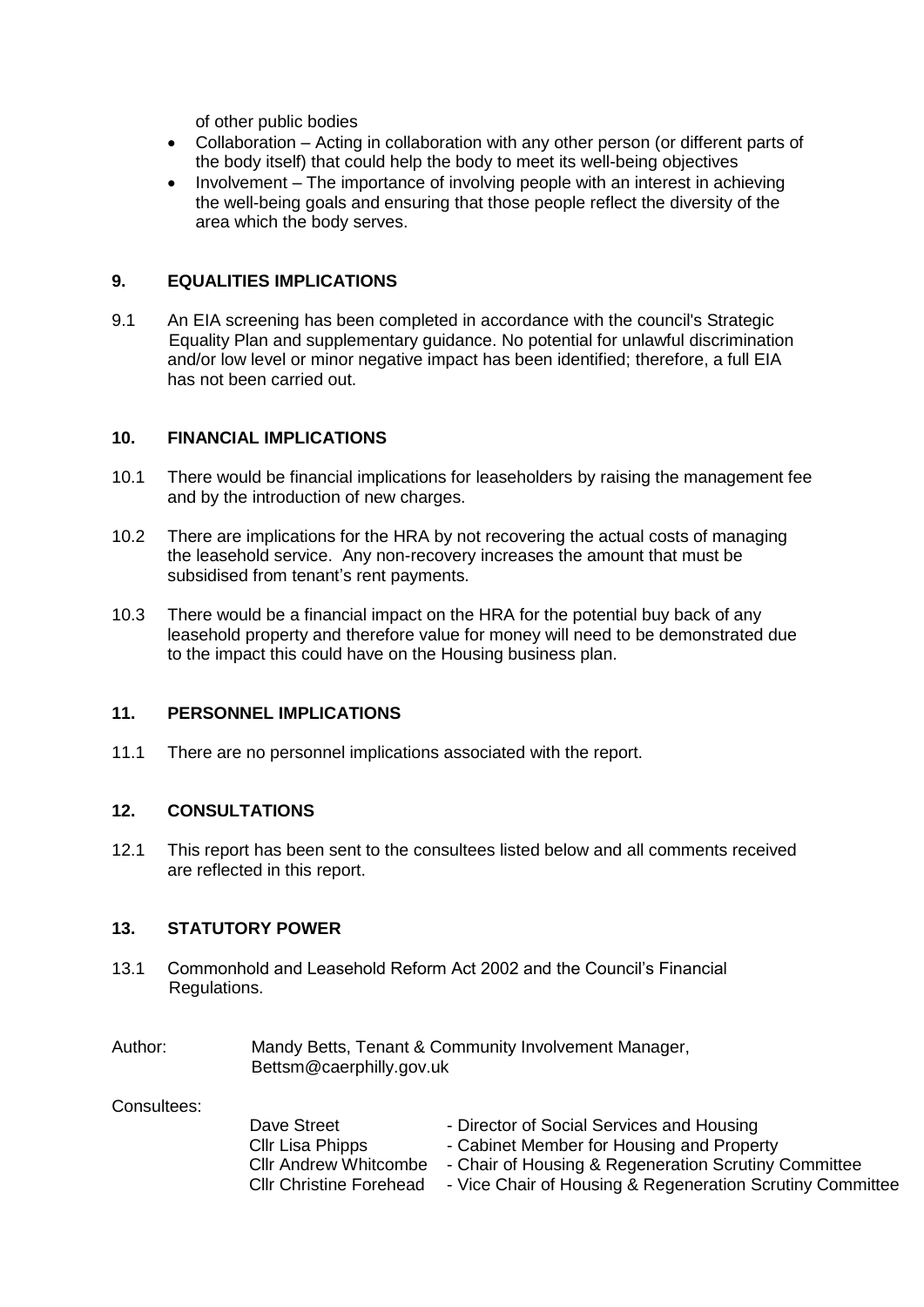- Interim Head of Business Improvement and S151 Officer
- Principal Group Accountant (Caerphilly Homes)
- Head of Legal Services & Monitoring Officer
- Solicitor

#### **Background Papers:**

Policy and Resources Scrutiny Committee  $-17<sup>th</sup>$  January 2017. Leaseholder Charges, author Mandy Betts, Tenant and Community Involvement Manager.

Leaseholder Handbook

Leaseholder Payment Options Flyer

#### **Appendices:**

Appendix 1 - Information regarding actual costs 2019/20 Appendix 2 – Desk top exercise comparing costs 2017/18 and 2019/20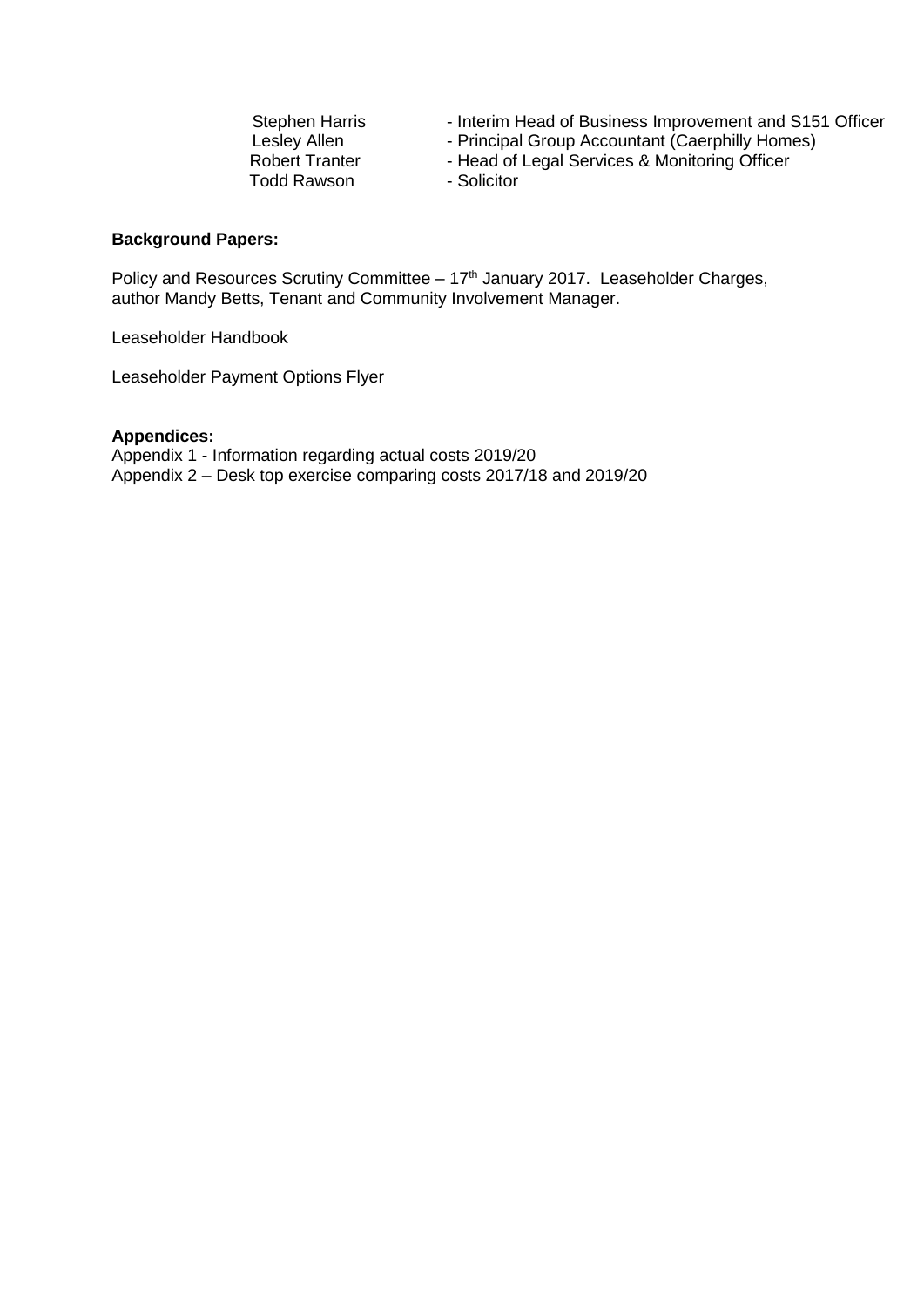# **Appendix 1**

| Leaseholder Services Review of Management Fee - MAY 2020 |      |               |                |                 |                            |
|----------------------------------------------------------|------|---------------|----------------|-----------------|----------------------------|
| Figures based on 2019-20 actuals                         |      |               |                |                 |                            |
|                                                          |      |               |                |                 |                            |
|                                                          |      |               |                | %               |                            |
|                                                          |      | <b>Salary</b> |                | <b>Allocate</b> |                            |
| <b>Description</b>                                       | %    | cost £        | <b>Total £</b> | $d$ cost $f$    | <b>Notes</b>               |
| Leaseholder Officer                                      | 81%  | 28198         | 28198          | 28198           | Full                       |
| Leaseholder Officer                                      | 100% | 29786         | 29786          | 29786           | Full                       |
| Tenant Participation Officer - Consultation              | 10%  | 41645         | 41645          | 4165            | 10%                        |
| Tenant & Community Involvement Manager                   | 10%  | 47934         | 47934          | 4793            | 10%                        |
| <b>Estate Management Officer</b>                         | 2%   | 39582         | 39582          | 792             | 2%                         |
| Chief Housing Officer                                    |      |               |                |                 | Included in 12% over heads |
| <b>Clerical Officer</b>                                  | 10%  | 13055         | 13055          | 1306            | 10%                        |
| IT support over and above Service Level Agreement (SLA)  | 5%   | 33845         | 33845          | 1692            | 5%                         |
| Overheads/Stationery/telephone calls/SLA's/mileage       | 12%  | 86320         | 86320          | 10358           | 12%                        |
| <b>Sundry Debtors</b>                                    |      |               |                |                 | Included in 12% over heads |
| Insurance                                                |      |               |                |                 | Included in 12% over heads |
| Legal                                                    |      |               |                |                 | Included in 12% over heads |
| <b>IT Services</b>                                       |      |               |                |                 | Included in 12% over heads |
|                                                          |      |               |                | 81090           |                            |
| <b>Number of Leaseholders</b>                            |      |               |                | 408             |                            |
| <b>Annual Cost to each Leaseholder</b>                   |      |               |                | <b>199</b>      |                            |
|                                                          |      |               |                |                 |                            |